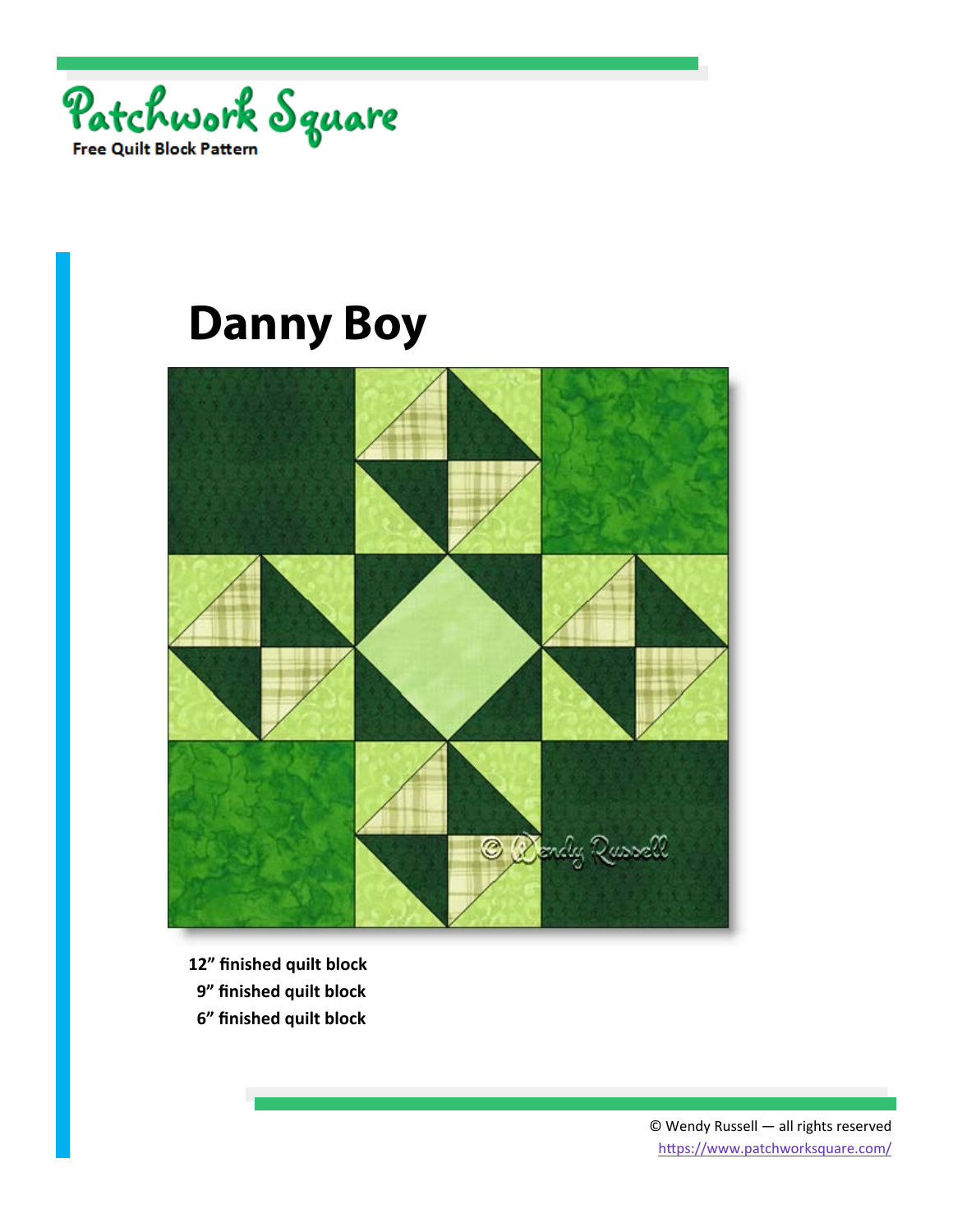

**12" finished quilt block** 

#### **Fabric Placement**



| 1 | <b>Fabric 1</b><br>Cut 2 squares 4 1/2"<br>Cut 6 squares 2 %" and bisect on one diagonal |
|---|------------------------------------------------------------------------------------------|
| 2 | <b>Fabric 2</b><br>Cut 8 squares 2 %" and bisect on one diagonal                         |
| 3 | <b>Fabric 3</b><br>Cut 4 squares 2 %" and bisect on one diagonal                         |
| 4 | Fabric 4<br>Cut 2 squares 4 1/2"                                                         |
| 5 | <b>Fabric 5</b><br>Cut 1 square 3 %"                                                     |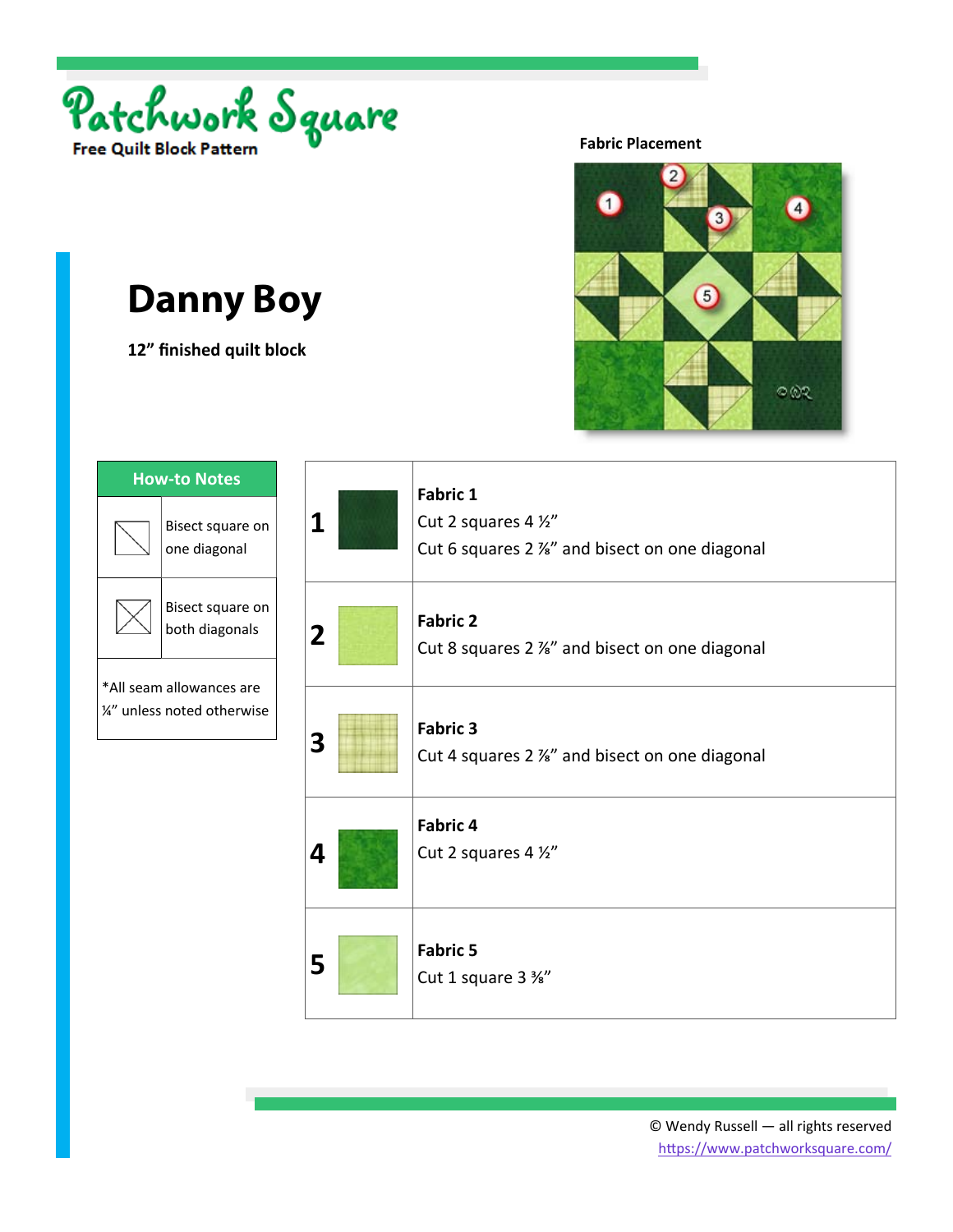

**9" finished quilt block** 

#### **Fabric Placement**



| Bisect square on<br>one diagonal<br>Bisect square on<br>both diagonals<br>*All seam allowances are<br>1/2" unless noted otherwise |  |  |
|-----------------------------------------------------------------------------------------------------------------------------------|--|--|
|                                                                                                                                   |  |  |
|                                                                                                                                   |  |  |
|                                                                                                                                   |  |  |

| 1              | <b>Fabric 1</b><br>Cut 2 squares 3 1/2"<br>Cut 6 squares 2 %" and bisect on one diagonal |
|----------------|------------------------------------------------------------------------------------------|
| $\overline{2}$ | <b>Fabric 2</b><br>Cut 8 squares 2 %" and bisect on one diagonal                         |
| 3              | <b>Fabric 3</b><br>Cut 4 squares 2 %" and bisect on one diagonal                         |
| 4              | <b>Fabric 4</b><br>Cut 2 squares 3 1/2"                                                  |
| 5              | <b>Fabric 5</b><br>Cut 1 square 2 %"                                                     |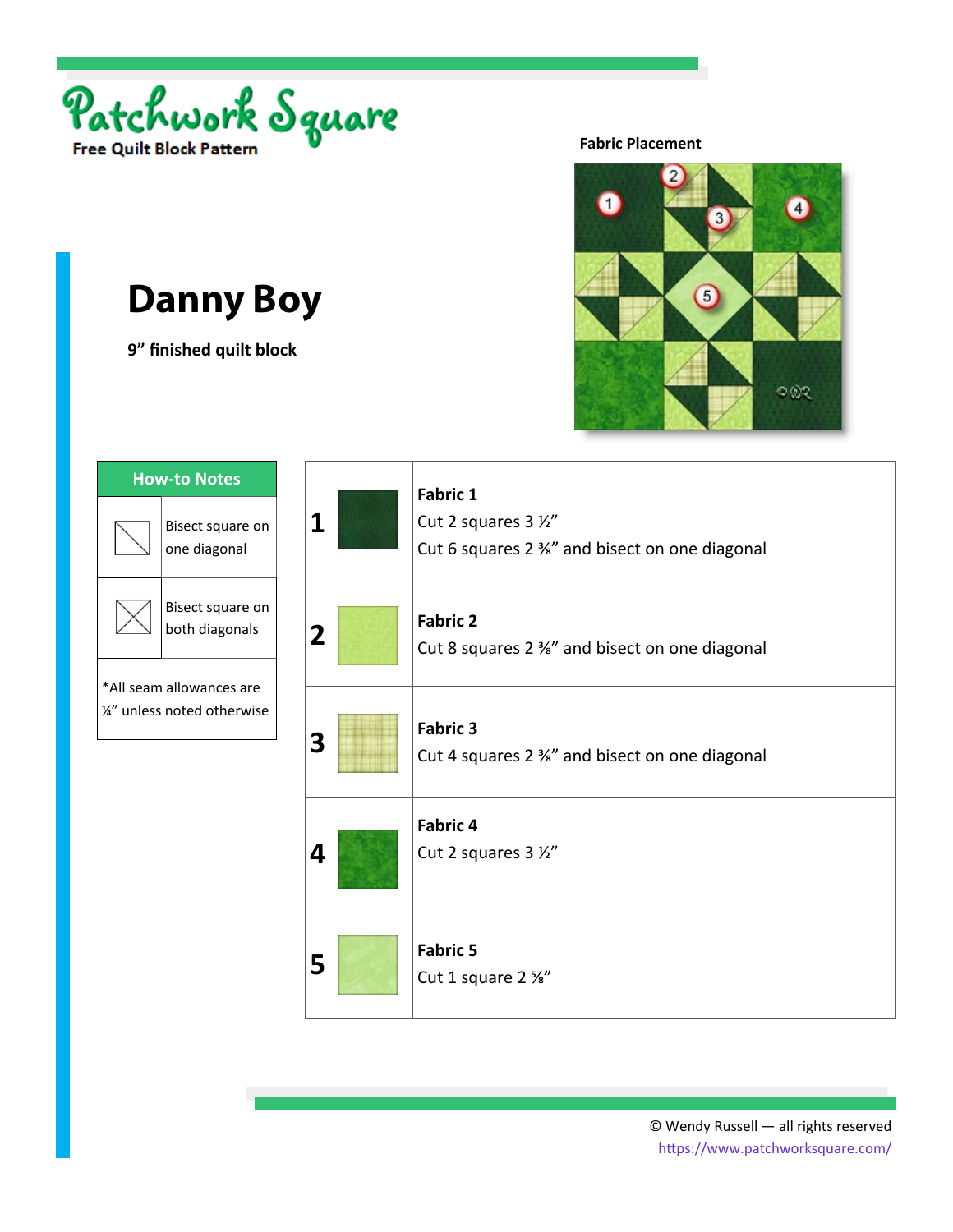

**6" finished quilt block** 

#### **Fabric Placement**



| 1 | <b>Fabric 1</b><br>Cut 2 squares 2 1/2"<br>Cut 6 squares 1 %" and bisect on one diagonal |
|---|------------------------------------------------------------------------------------------|
| 2 | <b>Fabric 2</b><br>Cut 8 squares 1 %" and bisect on one diagonal                         |
| 3 | <b>Fabric 3</b><br>Cut 4 squares 1 %" and bisect on one diagonal                         |
| 4 | <b>Fabric 4</b><br>Cut 2 squares 2 1/2"                                                  |
| 5 | <b>Fabric 5</b><br>Cut 1 square 1-15/16"                                                 |